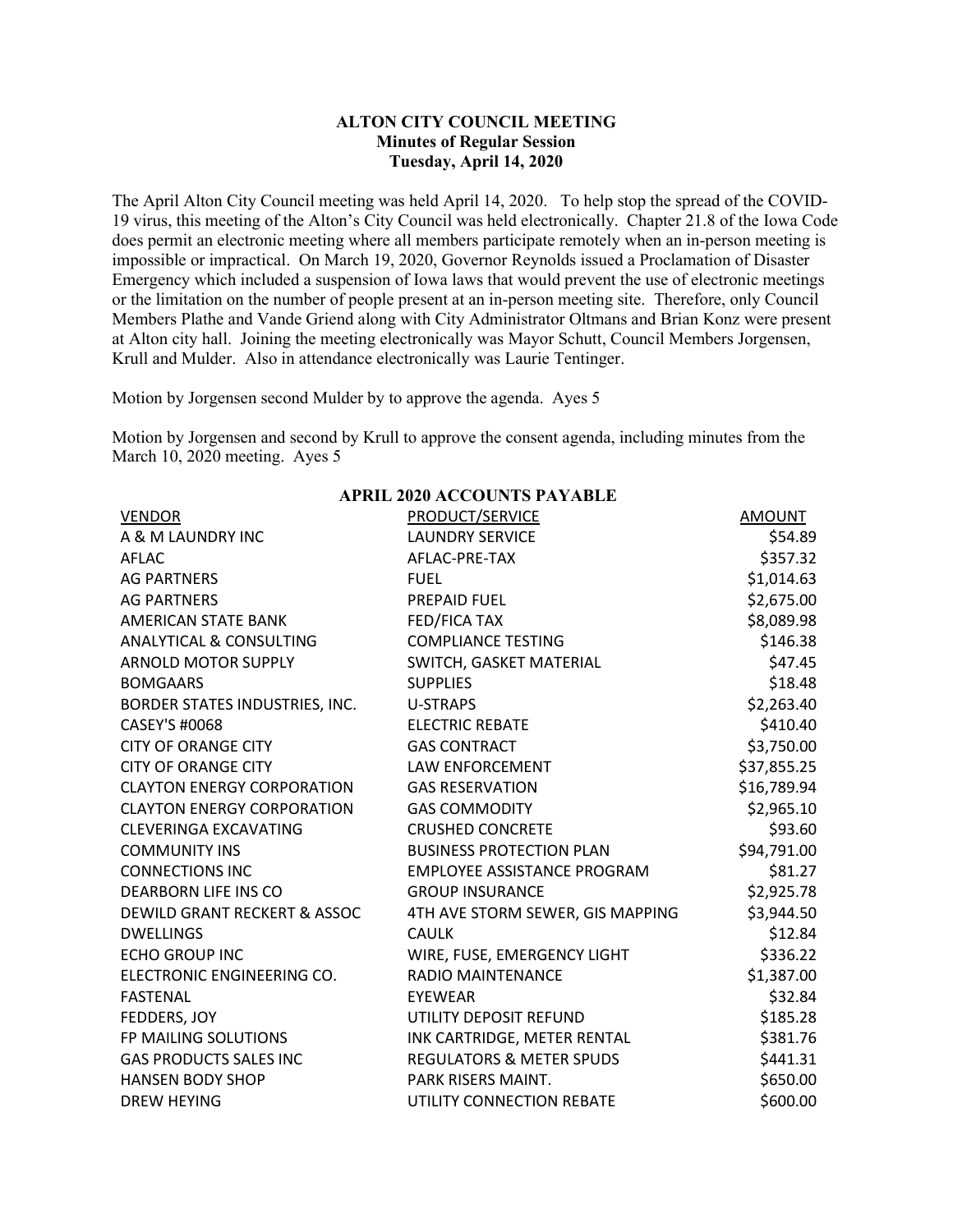| HUBERS PLUMBING, HEATING             | <b>SUPPLIES</b>                         | \$44.96      |
|--------------------------------------|-----------------------------------------|--------------|
| IOWA ASSN. OF MUNICIPAL UTIL.        | GAS OQ TRAINING 2020                    | \$2,095.00   |
| <b>IOWA DEPT OF TRANSPORTATION</b>   | <b>SALT</b>                             | \$1,147.50   |
| <b>IOWA STATE TREASURER</b>          | <b>STATE TAX</b>                        | \$1,351.00   |
| <b>IPERS COLLECTIONS</b>             | <b>IPERS</b>                            | \$5,485.65   |
| <b>JELLEMA CONSTRUCTION</b>          | <b>LIFT STATION</b>                     | \$28,066.00  |
| KLAY, VELDHUIZEN, BINDNER, DEJONG    | <b>LEGAL FEES</b>                       | \$495.00     |
| <b>KOPETSKYS ACE</b>                 | <b>BALL VALVE, SUPPLIES</b>             | \$43.15      |
| <b>MAINSTREET DESIGNS</b>            | <b>CHRISTMAS LIGHTS</b>                 | \$2,020.10   |
| <b>JLEE MCCALL</b>                   | <b>OFFSET REFUND</b>                    | \$267.00     |
| MEIS PAINTING & LAWN CARE            | <b>BUSINESS ENCOURAGEMENT GRANT</b>     | \$1,418.00   |
| METERING & TECHNOLOGY SOL            | <b>METER</b>                            | \$729.02     |
| MID SIOUX OPPORTUNITY                | <b>PROJECT SHARE</b>                    | \$20.00      |
| MIDAMERICAN ENERGY                   | <b>STREETLIGHTS</b>                     | \$240.65     |
| MISSOURI RIVER ENERGY SERVICES       | <b>ELECTRIC</b>                         | \$41,501.50  |
| MUNICIPAL UTIL-BILLS                 | <b>UTILITIES</b>                        | \$1,970.89   |
| <b>NEAL CHASE LUMBER CO</b>          | <b>SUPPLIES</b>                         | \$312.13     |
| NO STREAKING INC                     | <b>WINDOW CLEANING</b>                  | \$87.00      |
| NORTHERN MUNICIPAL DIST              | <b>L&amp;R FUND ASSESSMENT</b>          | \$2,527.40   |
| ORANGE CITY MUNICIPAL UTILITIES      | <b>BULK WATER</b>                       | \$5,659.85   |
| ONE OFFICE SOLUTION                  | PAPER, OFFICE SUPPLIES                  | \$260.33     |
| <b>KERI OOSTRA</b>                   | <b>CPR TRAINING</b>                     | \$880.00     |
| <b>ORANGE CITY CHAMBER</b>           | <b>REBATE PROGRAM</b>                   | \$5,000.00   |
| ORANGE CITY HEALTH SYSTEM            | <b>SUPPLIES</b>                         | \$34.50      |
| <b>ORANGE CITY SANITATION</b>        | <b>GARBAGE HAULING</b>                  | \$6,652.45   |
| <b>PAYROLL</b>                       | PAYROLL 03/31/2020                      | \$25,554.22  |
| PCC                                  | <b>RESCUE BILLING</b>                   | \$434.02     |
| PEFA, INC                            | <b>GAS COMMODITY</b>                    | \$9,281.49   |
| POTTEBAUM, ORVILLE                   | <b>ELECTRIC REBATE</b>                  | \$120.00     |
| PREMIER COMMUNICATIONS               | SERVER, COMPUTERS, INSTALL, IT SERVICES | \$16,167.16  |
| RECORD MANAGEMENT INC                | <b>DOCUMENT SHREDDING</b>               | \$155.00     |
| <b>SIOUX GOLF &amp; COUNTRY CLUB</b> | ECONOMIC DEVELOPMENT CONTRIB            | \$3,445.18   |
| SIOUXLAND PRESS                      | <b>PUBLICATIONS</b>                     | \$88.40      |
| SKARSHAUG TESTING LAB.               | <b>EQUIPMENT CLEAN &amp; TEST</b>       | \$114.10     |
| THOMPSON INNOVATION                  | <b>LIFT STATION CONTROLS</b>            | \$1,888.82   |
| TREASURER - STATE OF IOWA            | <b>WATER EXCISE TAX</b>                 | \$1,159.00   |
| TREASURER - STATE OF IOWA            | <b>SALES TAX</b>                        | \$3,015.00   |
| U. S. POSTMASTER                     | <b>POSTAGE</b>                          | \$500.00     |
| <b>VERIZON</b>                       | <b>CELL PHONES</b>                      | \$278.22     |
| <b>VISA</b>                          | SUPPLIES, TRAINING, POSTAGE, SOFTWARE   | \$1,078.93   |
| WELLMARK BLUE CROSS/BLUE SHIELD      | <b>GROUP INSURANCE</b>                  | \$10,054.00  |
| <b>WESCO DISTRIBUTION, INC.</b>      | <b>MARKING FLAGS</b>                    | \$406.60     |
| <b>WEST IOWA TELEPHONE</b>           | TELEPHONE, FAX, INTERNET                | \$876.72     |
| THE YARD BAR & GRILL                 | <b>BUSINESS ENCOURAGEMENT GRANT</b>     | \$2,409.00   |
|                                      | <b>TOTAL ACCOUNTS PAYABLE</b>           | \$367,636.56 |
|                                      |                                         |              |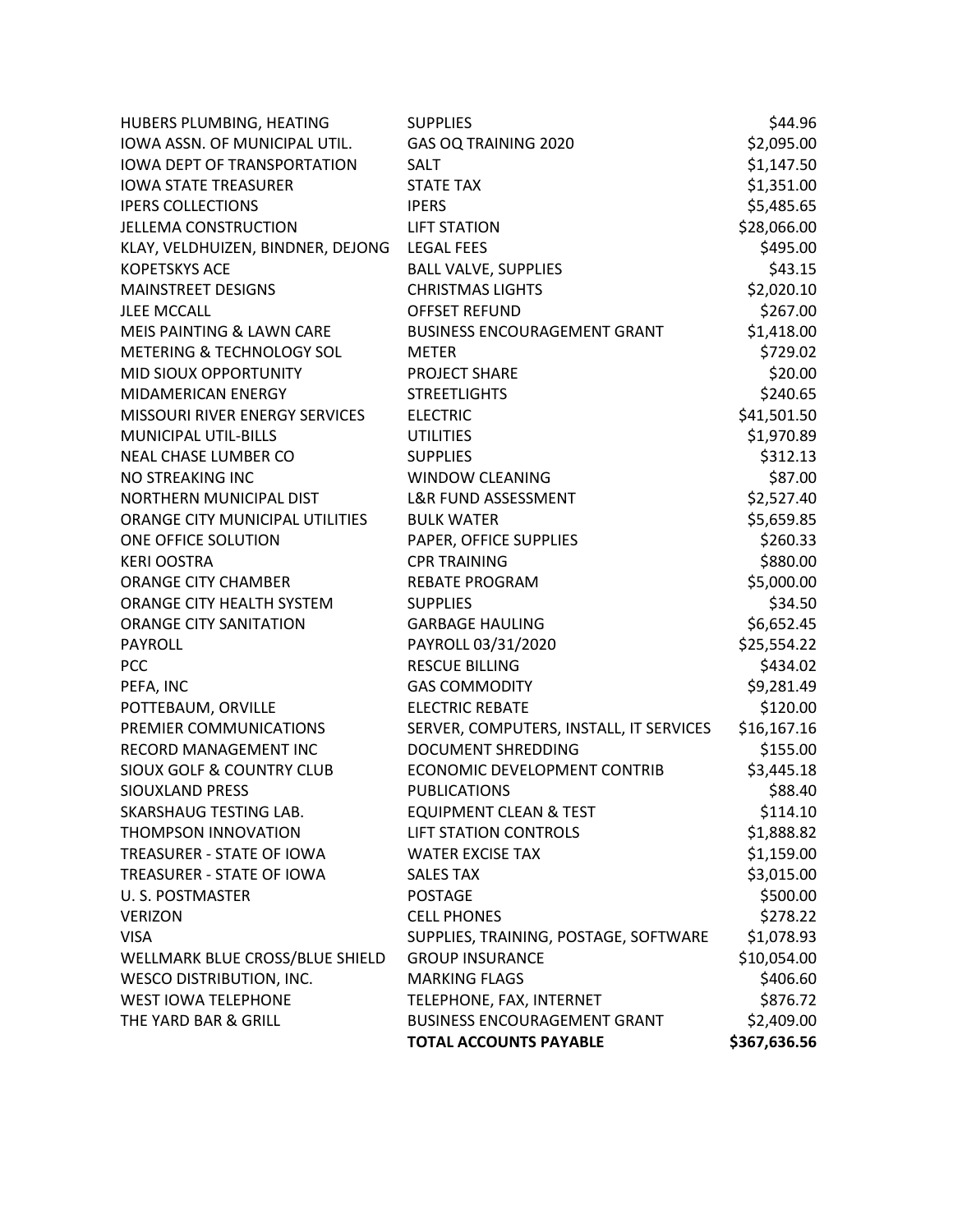**CHAMBER BUSINESS ASSISTANCE:** The Council discussed a request from Orange City Chamber to assist in raising money for the Chamber Business Rebate Program. The goal is to raise \$100,000 for the program and has currently raised \$80,000. Mulder informed the Council the Fire Department will be donating \$1,000.

Motion by Plathe and second by Mulder to donate \$5,000 to the Chamber Business Rebate Program from the Capital Economic Development Fund. Ayes 5

**INSURANCE:** Oltmans presented the Council with the Property & Liability Policy Proposal from Community Insurance. The Council noted the updates to equipment in the policy.

Motion by Plathe and second by Vande Griend to approve the Property & Liability Policy Proposal from Community Insurance for Fiscal Year 2020-2021. Ayes 5

**COMMUNITY RELATIONS:** Mulder, Vande Griend and Oltmans updated the Council on the meeting they attended with Orange City Council representatives and City Administrator. Representatives discussed equipment sharing, potential and obstacles, as well as future development plans for roads related to the new grade school project.

**WASTEWATER: LAGOON ACCESS AGREEMENT -** Oltmans presented an access agreement, prepared by the City Attorney, for the lagoons and Andy Van Wyk dba J&A Excavating, LLC. Van Wyk has purchased a vac truck for sewage and field application. The agreement will remove liability from the City for Van Wyk's limited basis use. Staff has worked with the DNR to meet regulatory concerns.

Motion by Jorgensen and second by Plathe to approve the access agreement for the lagoon and Andy Van Wyk. Ayes 5

**WASTEWATER: VAN WYK SANITARY SEWER SERVICE –** Council discussed Van Wyk Concrete, LLC's sanitary sewer installation problems due to a storm sewer being located between the newly constructed building and the sanitary sewer main. Discussion was held with Van Wyk at the November meeting and the Council reaffirmed their decision to require Van Wyk to install a sanitary force main sewer service with force pump at owners' expense, based on recommendations by the City's engineer. Council instructed staff to send a letter with copy of ordinance to Van Wyk including the deadline of July 12, 2020.

**PROPERTY:** Jorgensen presented a request from a property owner to purchase a parcel of land from the Sioux Golf and Country Club grounds owned by the City. The Council discussed what concerns the neighbors would have and the necessity to open it up for others to purchase.

It was the consensus of the Council to instruct Jorgensen to contact Van Wyk to find out intentions.

**EQUIPMENT:** Konz spoke to the Council about the staff's recent use of a vac trailer they rented, as well as additional projects it was and could be used for. He explained the reduced damage to a resident's lawn as well as the efficiency and ease of use. It was also noted that using a vac wagon would reduce time in trenches which would make the jobs safer, as well as protect the existing utilities when digging. After speaking with employees of contractors working in town, they confirmed the usefulness of the equipment they owned and stated that they are wanting to purchase an additional vac trailer.

Mayor Schutt agreed that using the vac trailer made projects cleaner, easier and more efficient. He also noted that a vac wagon was in the budget and the purchase had already been approved in the capital equipment plan.